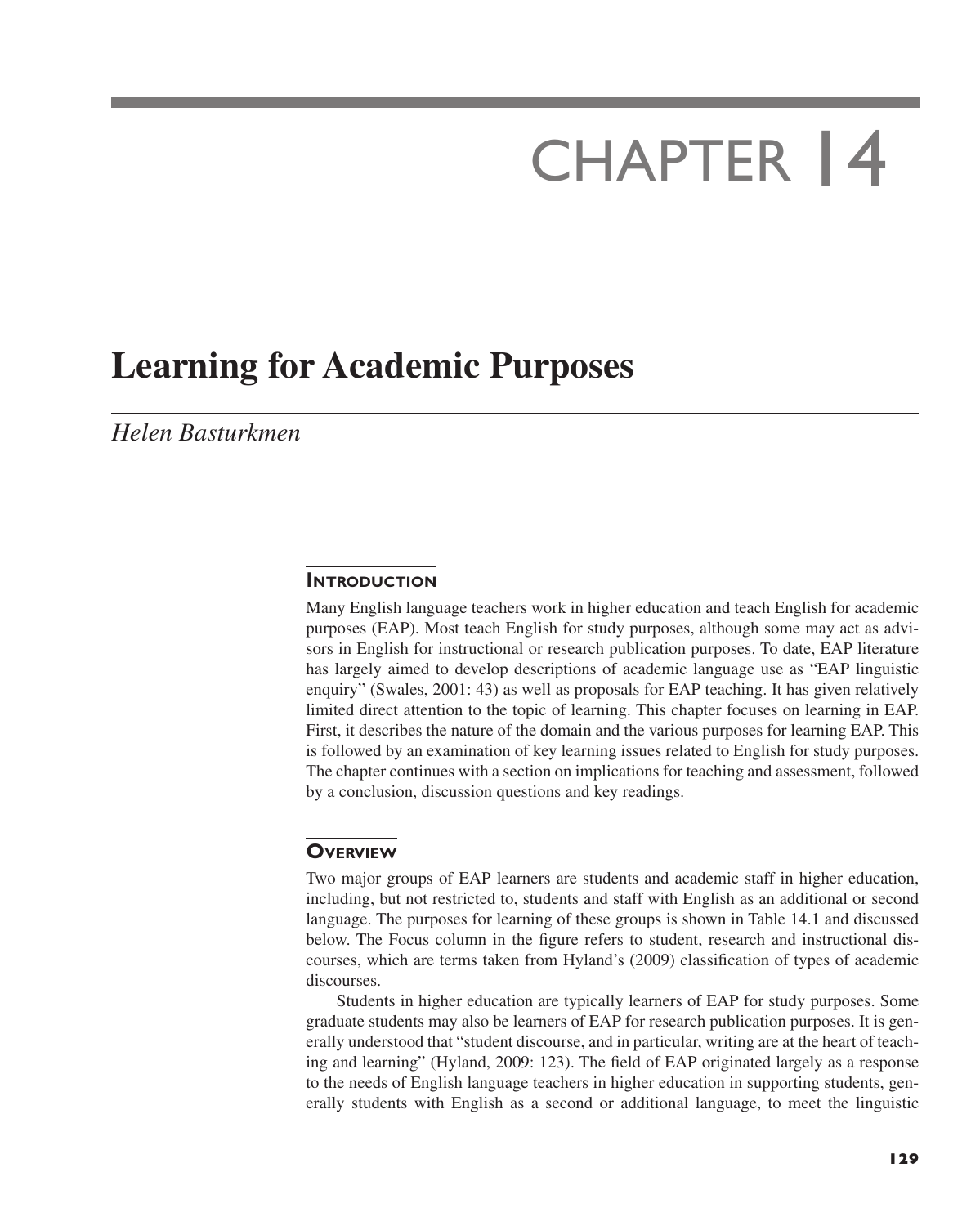| <b>LEARNER</b><br><b>GROUP</b>        | <b>FOCUS</b>                | <b>DOMAIN</b>                                | <b>COMPONENTS OF</b><br><b>LEARNING</b>                                                                                                                     | <b>EXAMPLE COMMUNICATIVE</b><br><b>EVENTS AND GENRES</b>                                                                                             |
|---------------------------------------|-----------------------------|----------------------------------------------|-------------------------------------------------------------------------------------------------------------------------------------------------------------|------------------------------------------------------------------------------------------------------------------------------------------------------|
| <b>Students</b>                       | Student<br>discourses       | English for study<br>purposes                |                                                                                                                                                             |                                                                                                                                                      |
|                                       |                             | General academic<br>purposes                 | Formal academic<br>English register<br>(linguistic features,<br>writing conventions,<br>rhetorical styles and<br>norms)<br>Study skills and<br>competencies | Lectures<br>Presentations and seminars<br>Textbooks (reading)<br>Essays, assignments, theses<br>(writing)<br>Office-hour and supervisory<br>meetings |
|                                       |                             | Specific academic<br>purposes                | Disciplinary uses of<br>English<br>Writing/Speaking<br>practices and culture of<br>a disciplinary discourse<br>community                                    | Depending on discipline: e.g.,<br>laboratory reports in sciences                                                                                     |
| Faculty and<br>graduate<br>students   | Research<br>discourses      | English for research<br>publication purposes | Expert writing and<br>speaking practices in<br>the academic discourse<br>community                                                                          | Research articles<br>Conference presentations                                                                                                        |
| Faculty and<br>teaching<br>assistants | Instructional<br>discourses | English for instructional<br>purposes        | Monologic/Interactive<br>speaking and listening<br>skills                                                                                                   | Lectures, seminars & tutorials<br>Classes and labs<br>Office-hour and supervisory<br>meetings                                                        |

**Table 14.1** Components of EAP Learning in Higher Education, According to Group and Domain

demands of academic study. The field has given considerable interest to identifying and describing the types of communicative events (readings, writing tasks and spoken events, such as seminars and tutorials) encountered by the students in the higher education setting at hand. Analysis is made of the learners' linguistic skills, or competencies, benchmarked against the skills deemed to be necessary for successful participation in key communicative events and fulfilment of assessment tasks in their academic studies. Nesi and Gardner (2012), for example, identified the range of written genres students were required to submit for assessment in their disciplinary studies in UK universities, (for example, case studies, critiques and literature surveys).

A distinction is made between English for General Academic Purposes (EGAP) and English for Specific Academic Purposes (ESAP). The provision of EGAP instruction is fairly common, and tends to be offered to students before the commencement of, or during, the first and second year(s) of university study. The provision of ESAP instruction is not as common, and it is more likely to be offered in later years of undergraduate study and in postgraduate study, when students' majors or target disciplines have been determined. (ESAP is discussed further in *Key learning issues*, p.132.)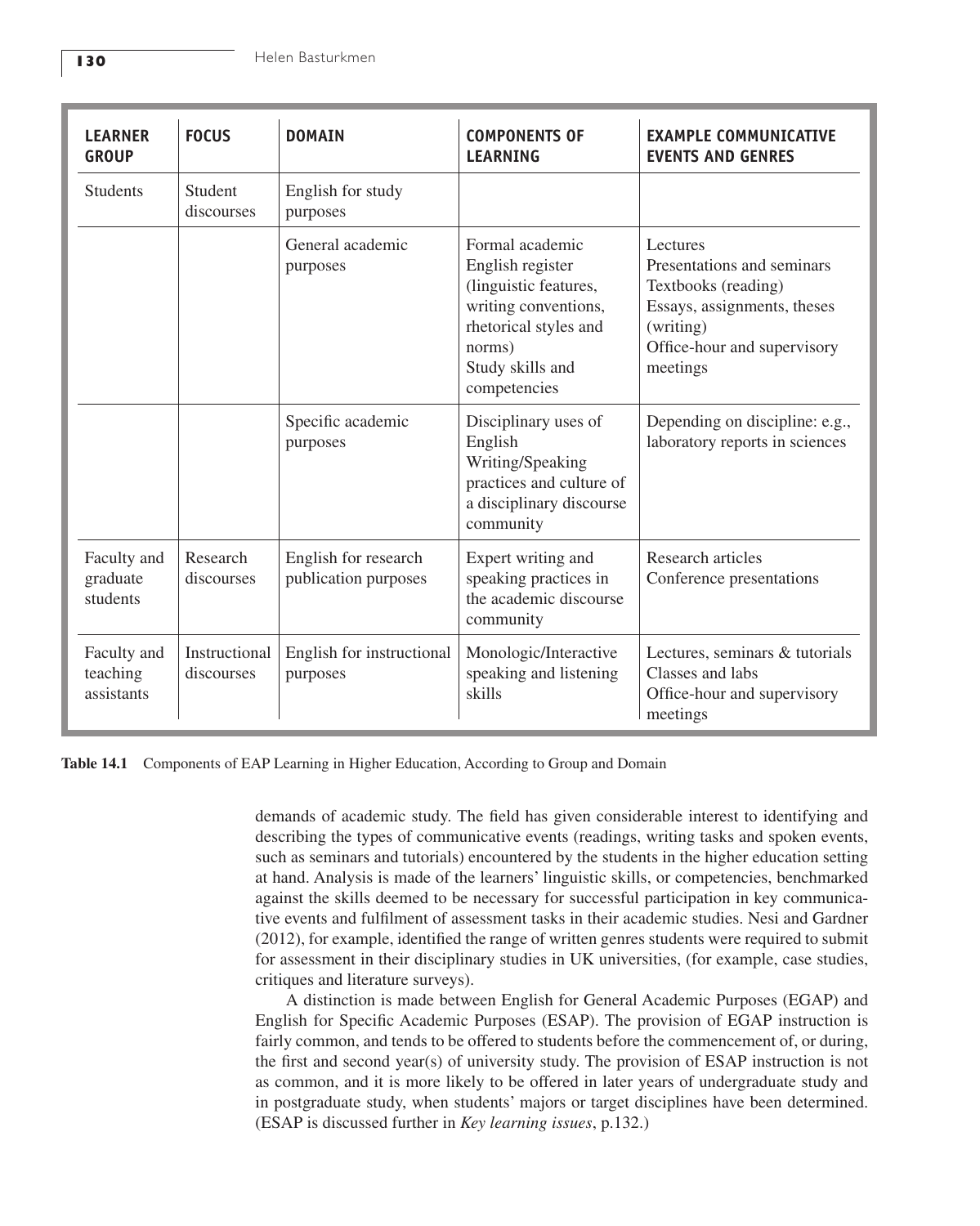EGAP instruction conventionally targets study skills (such as listening to lectures, reading and note-taking, referencing skills and participating in seminars) and development of the "general academic English register incorporating a formal academic style" (Jordan, 1997: 5). In general, learners' ability to use planned genres rather than relatively unplanned genres is highlighted in the EAP literature (see Chapter 25). For example, more attention has been given to learning speaking skills for making presentations, rather than speaking skills for participating in class or lecture exchanges. Suggestions were made also (Waters and Waters, 2001: 378) to include study competencies, such as logical thinking and autonomy, the "underlying cognitive and affective attributes on which effective study is based".

The formal academic register is usually construed as academic prose, a complex and concise style of writing in which certain grammatical forms, word choices and discourse features are more frequent compared to other registers, such as conversation. Grammatically, for example, Academic English involves a high frequency of heavy nominal groups, indicating that learners need to learn to "pack meaning into the noun phrase, and to make the text nominally rather than clausally complex" (Parkinson and Musgrave, 2014: 48–49). Research by Coxhead (2000) shows a high frequency of certain word families, such as *analyse, concept and data.* The use of third person formulations, for instance *it was clear that* or *it is likely that* to mask opinions, is one of the many discourse features of scientific research articles (Hewings, Lillis, and Mayor, 2007: 231). Learners need to become proficient in using and/or understanding the meanings conveyed by such linguistic elements, as well as understanding the use of citations and other academic writing conventions that characterise this register.

In addition, learners studying in a second language education system may need to come to terms with new rhetorical structures and norms. Essays in English, for example, often employ a deductive style of argument (the main thesis is given before arguing the case), whereas students from some non-English speaking backgrounds may be more familiar with an inductive style (the case is given before the thesis) (Hewings et al., 2007). Li (2008) describes how she developed the literacy practices needed in writing a thesis with a strong argumentative style in a US university setting, a type of writing unlike that required in earlier experiences in writing a master's thesis in China.

As well as student discourses, EAP is concerned with research and instructional discourses. Research discourses are of interest to academics in both English and non-English speaking countries, as academics are generally keen to disseminate their research through journals published in English and to deliver presentations at international conferences. Globally, researchers are increasingly being required to publish in English for career development, although English is not the first language of many of these researchers (Flowerdew, 2013). Graduate students, especially doctoral candidates, too are increasingly required to publish in international journals published in English, and are likewise keen to develop their abilities in producing research discourses. English for research publication purposes has attracted considerable attention in the EAP literature. This is due in part to the fact that English has become the "unrivalled lingua franca of academia, the language in which most research articles are published, conferences held, reading is done and learning transmitted" and many academics go to considerable lengths to acquire English academic discourse (Bennet, 2015: 7).

Much research interest has been given to description of the rhetorical and linguistic features of the research article as a product of writing (Flowerdew, 2013). Investigation into the processes by which academic writers learn to write for publication has been more limited, although recent studies have investigated the problems and strategies of multilingual academics in preparing papers for publication (Martín, Rey-Rocha, Burgess, and Moreno, 2014).

Instructional discourses are of key interest to faculty staff (academics and teaching assistants). English may be used as a medium of instruction in higher education in settings where it is not the first language of the students and teaching staff. Teaching assistants and lecturers in such contexts may feel a particular need to develop the language they need to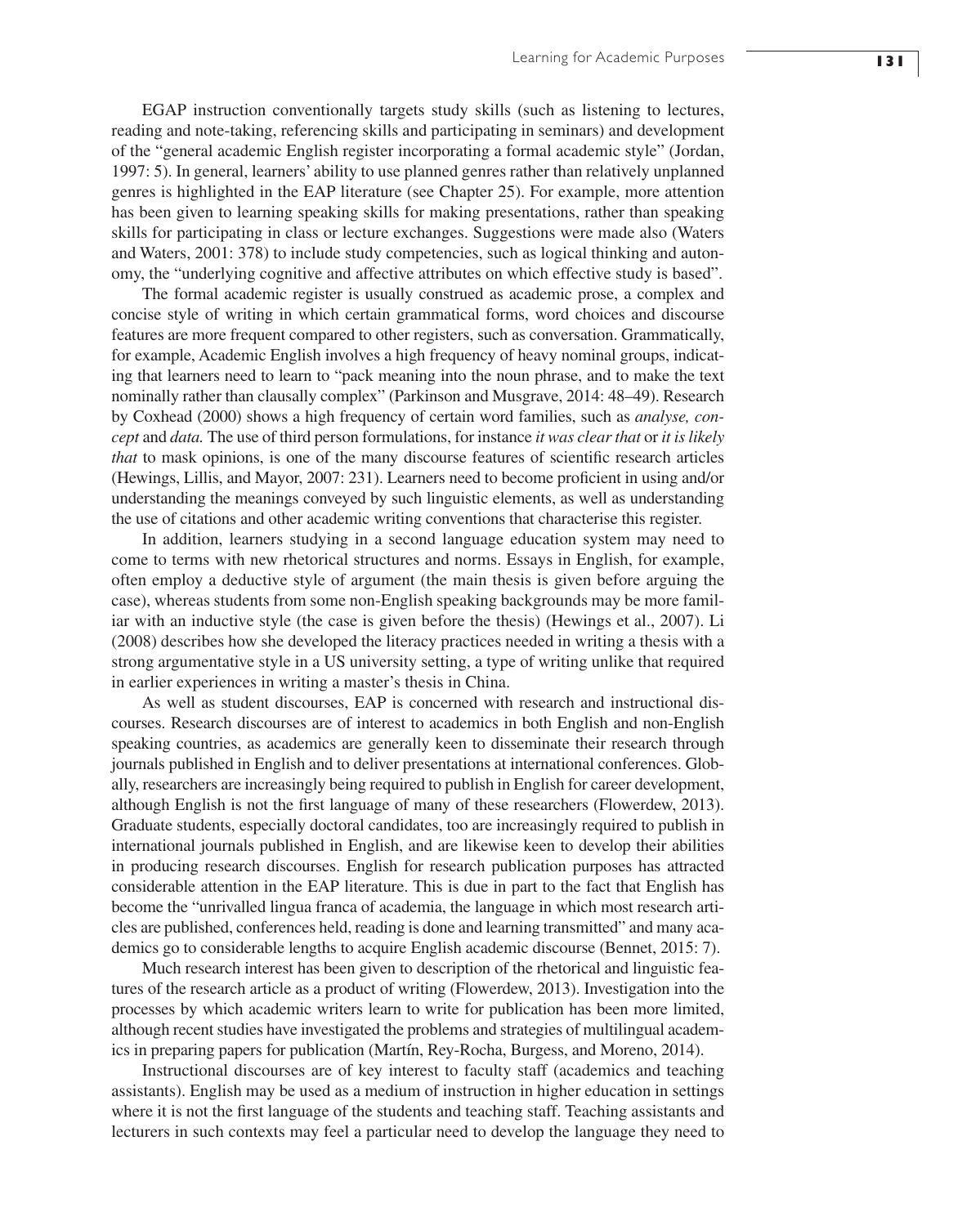conduct classes and give lectures, tutorials and seminars in English. Developing the speaking and listening skills required for such events can be of interest to English L2 and English L1 faculty staff.

#### **Key Learning Issues**

#### **learning goals**

Arguably, there is no English for general academic purposes. Swales (1990) described academic life as a set of disciplinary discourse communities. Over time, each discipline comes to establish its own language conventions and practices. ESAP is centrally concerned with the ways English is conventionally used in particular disciplines, such as Engineering or Nursing. There has been considerable research in EAP into disciplinary variation in writing, which has been driven in part by pedagogical interests in how to help students understand the writing practices of their target disciplines (Hewings et al., 2007). According to ESAP perspectives, academic English should be understood as a set of disciplinary varieties, and learning goals should be understood as the development of features of language use, linguistic skills and cultural knowledge for study in particular disciplines. Components of ESAP language ability include: the written and spoken genres and linguistic skills/sub skills used in study of the target discipline; discipline-related uses of vocabulary and discourse; and development of an understanding of the culture of the academic discipline and departmental or disciplinary expectations for student writing.

ESAP goals for learning include developing an understanding of disciplinary practices of study genres, and the ability to comprehend and/or produce the variety of English used in the target discipline. Much research has investigated writing in different academic discourse communities in terms of the genres that students use in their disciplinary studies, and the kinds of knowledge of these genres that students would require to participate meaningfully in their academic studies. Genre-based perspectives of writing view writing not as a set of generic writing skills or rhetorical forms, but rather as a set of genres produced and reproduced in a particular academic discourse community, in response to the communicative needs of that community. Over time these genres have become conventionalised. Students in sciences are likely to need to learn to write the genre of the *laboratory report* and students in education or health care that of *practice notes* (Hewings et al., 2007: 232).

Increasingly, academic English is being viewed as a lingua franca and this leads to the questioning of the use of English academic native-speakers (or writers) as models for learning. The proficient non-native user of academic English may be a more appropriate model, especially in settings in which English is used as a foreign language. Nor might the writing of seasoned academics be an appropriate benchmark for assessing student academic writing. Students are novice academic writers and novice members of their academic discourse communities; proficient student writing or speaking may thus be more appropriate learning goals and models than the writing or speaking of expert members of the academic discourse community.

#### **learning needs**

The identification of learning needs is a key procedure in the development of instruction in English for study purposes. Findings from needs analysis are used to inform the development of the curriculum. Needs analysis is not always a straightforward procedure, however. Stakeholders (the institution, students and teachers) may have differing perceptions of learning needs and priorities. The institutional perspective may not match that of the learners or their teachers about what is needed, or what can feasibly be achieved in the time scale, for example.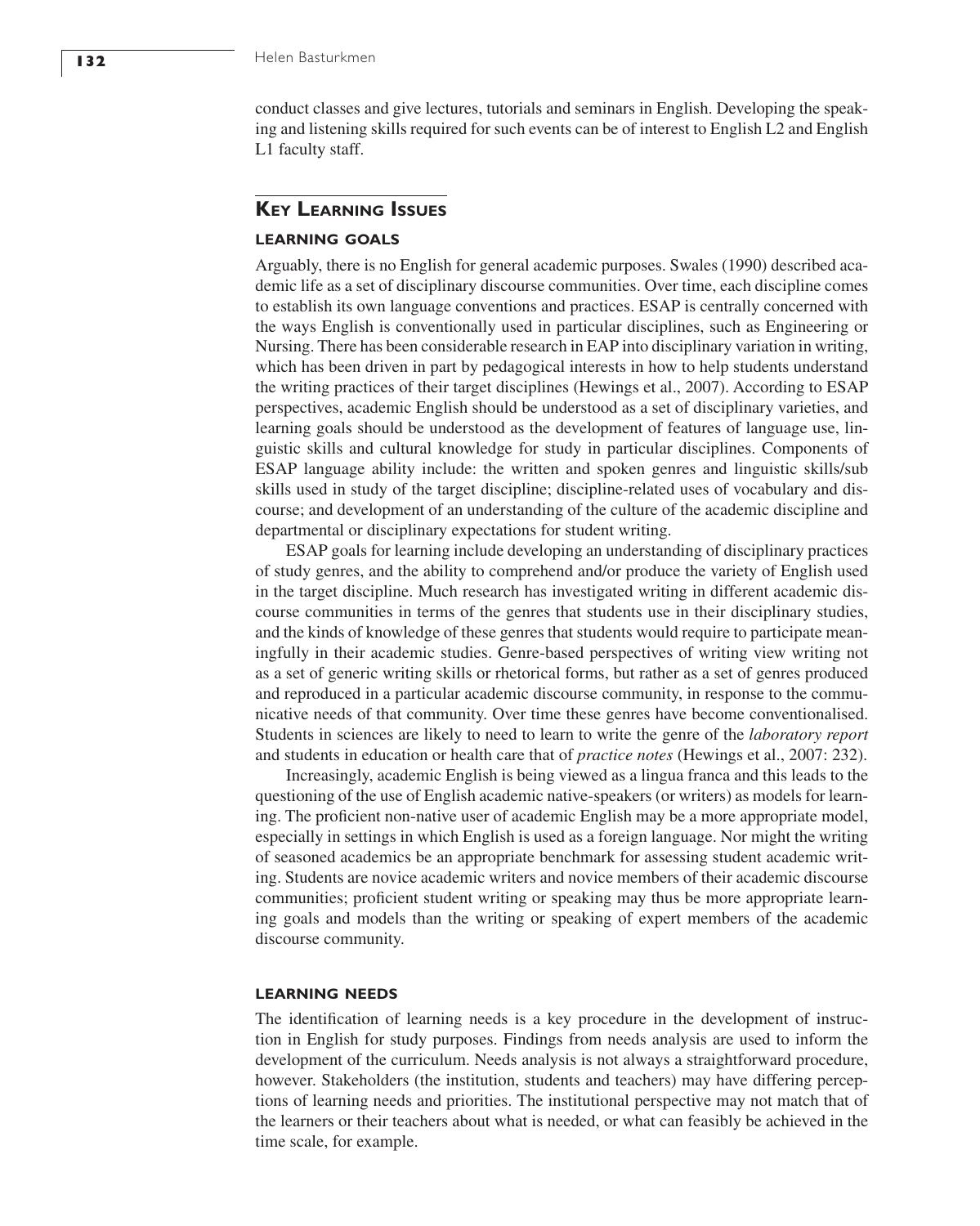Findings from needs analysis from one setting may not be very relevant to another setting. Learning needs can, for example, be regionally specific. Johns (2009) reports that in the North American context in which she works, EAP is generally delivered at first- and second-year undergraduate levels through freshman and sophomore composition (academic writing) courses, in which reading is an integral component. In the university context in which I work in New Zealand, EAP instruction is also delivered at first- and second-year levels through writing courses, but, in addition, through courses in other skill areas, such as speaking and comprehension (listening and reading). Learning needs can also be taskspecific. Investigation of the EAP competencies required for a group case study project on a particular Business Studies programme (Smith and Thondhlana, 2015) suggested a number of competencies (such as ability to read a long, complex brief, participate in a group discussion, apply research recommendations to the design of an exhibit and prepare a written report and oral presentation), indicating areas in which some students might need EAP learning support. It is entirely possible that other group projects in Business Studies, or other disciplines, might require a somewhat different set of competencies.

The relevance of English for study purposes instruction depends on delineation of needs in the specific setting at hand. At present, relatively little is known about learner needs in secondary school settings. Do L2 students in such settings also sometimes face new rhetorical structures and norms? To what extent are secondary school students expected to use the linguistic features characteristic of the formal academic register? Relatively few published studies of learner needs in secondary school education have been evident in the EAP literature to date, although students' learning of academic writing and reading clearly begin long before commencement of university studies (see, however, the special issue, 'Academic English in secondary schools', of the *Journal of English for Academic Purposes*, edited by A.M. Johns and M.A. Snow, 2006).

#### **developmental aspects**

The topic of how learners come to acquire academic language ability has received limited attention in the EAP literature. As described above, linguistic enquiry has led to advances in the description of academic English. Features of the academic register and patterns of organisation in key genres, such as sections of the research article, have been brought to light. Such descriptions, although useful for indicating goals for learning (what is to be learnt – the features of language use to be acquired or the kinds of texts to be produced or comprehended) do not shed light on how the features or texts come to be learnt, or the learning processes involved.

Learners may have particular difficulties in producing key text types. To identify such difficulties, researchers have compared the texts produced by different groups of learners. By comparing the use of linking adverbials in doctoral dissertations written by Chinese EFL students and published research articles, Lei (2012) identified areas of over and underuse by the student writers. Parkinson and Musgrave (2014) compared the use of noun modifiers in the writing of students on an EAP programme who were preparing for graduate study and students already enrolled in postgraduate study and who had a more advanced proficiency. Findings from the study enabled the researchers to suggest a developmental sequence in the learning of this particular linguistic feature of the academic register.

#### **learning transfer**

Instruction in the EGAP classroom often directly targets the kinds of components of academic language ability described above. It is expected that learners will transfer the study skills and knowledge of the academic register they gain from instruction to concurrent or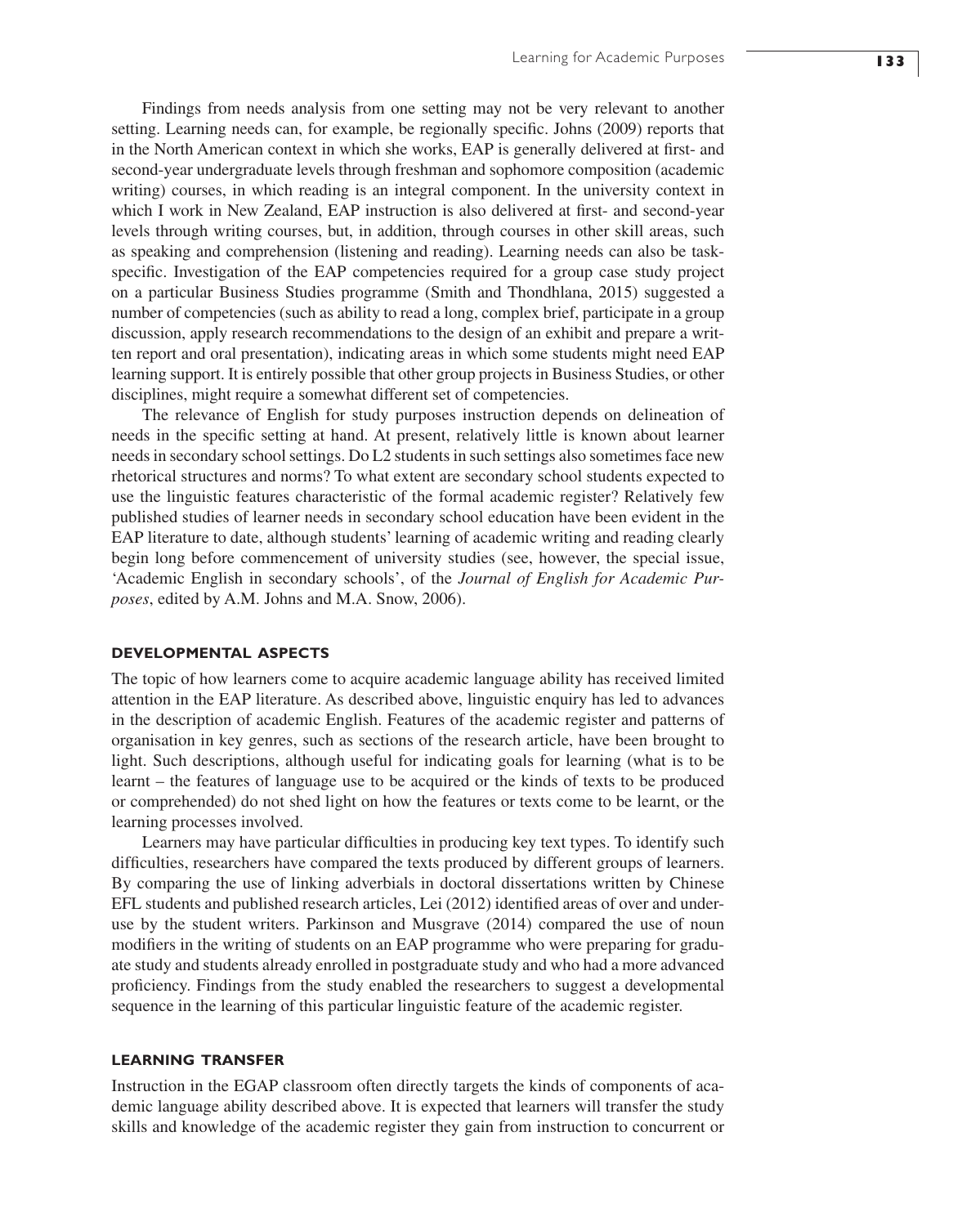later, subsequent, study in their disciplinary areas. This view of learning is based on two relatively untested assumptions: that transfer occurs (learners transfer the skills and knowledge from the EAP classroom to their disciplinary studies) and that the components of academic language ability (what is targeted in instruction) are relevant in study in the different disciplines to which the learners are headed. To illustrate, instruction in the EGAP classroom may focus on the development of a specific sub-skill of academic listening (helping learners recognise topic shifts in lectures). As the learners in the EGAP class are likely to be from a mix of disciplinary areas, practice listening material may be in the form of a lecture from a general interest subject, such as psychology. It is anticipated this sub-skill is important across study in different disciplines and that the students will be able, at a later point, to transfer their learning of topic shift recognition to listening to Business, History or Science lectures. The topic of learning transfer, or how learners apply or transfer what they learn from EGAP instruction to other academic contexts or activities, has only recently been subject to a systematic review, however (James, 2014).

#### **situated learning**

Situated learning of academic English, or learning English through academic (disciplinary) study is a topic of key importance for EAP as findings may be able to shed light on processes and products of the learning of academic English in situ. However, a limited number of studies have as yet appeared in the EAP literature. Studies include an investigation (Storch, 2009) into ways the academic writing of international students did and did not improve during one semester of immersion in a particular university setting in Australia, and a study (Green, 2013) examining changes in the processes used by three ESL learners in preparing written assignments over a year of university study. An observational study (Basturkmen and Shackleford, 2015) of university year-one accounting classes lectures in one New Zealand (English L1 setting) setting, revealed frequent time-outs from discussion of accounting to discuss language issues, especially vocabulary and accounting 'speak' (formulaic expressions). It thus appeared that the accounting lecturers in this setting supported their students (who were from a mix of English L1 and English L2 backgrounds) in learning disciplinary vocabulary during disciplinary teaching.

#### **Implications for Teaching and Assessment**

It has been argued that analysis of learning needs is a key procedure in developing instruction in English for study purposes, and that findings from needs analysis (even in a similar setting) may not be relevant to learners' needs in another setting. EAP teachers are often called on to develop or revise courses, materials and assessment tasks. It is important, therefore, for EAP teachers to be fully cognizant of the importance of basing the curriculum on an understanding of their learners' needs, and to have knowledge of the techniques and methods that can be used to identify needs.

As discussed above, academic English is increasingly construed as a lingua franca. Teachers can consider drawing on examples of academic language use by proficient L2 students as well as L1 students, in developing instructional materials and assessment schemes. Proficient L2 student users of academic English can be used as illustrative models.

Although there are differences in EGAP and ESAP's views of the nature of academic English and the goals of learning, this does not imply that the two orientations cannot be combined in practice. Within an overall EGAP-oriented type course, the teacher may target disciplinary uses of English at times. For example, instruction could be devised that focuses on a student genre that occurs across disciplinary areas, such as the argumentative essay. The instruction can highlight uses of the general academic register that occur in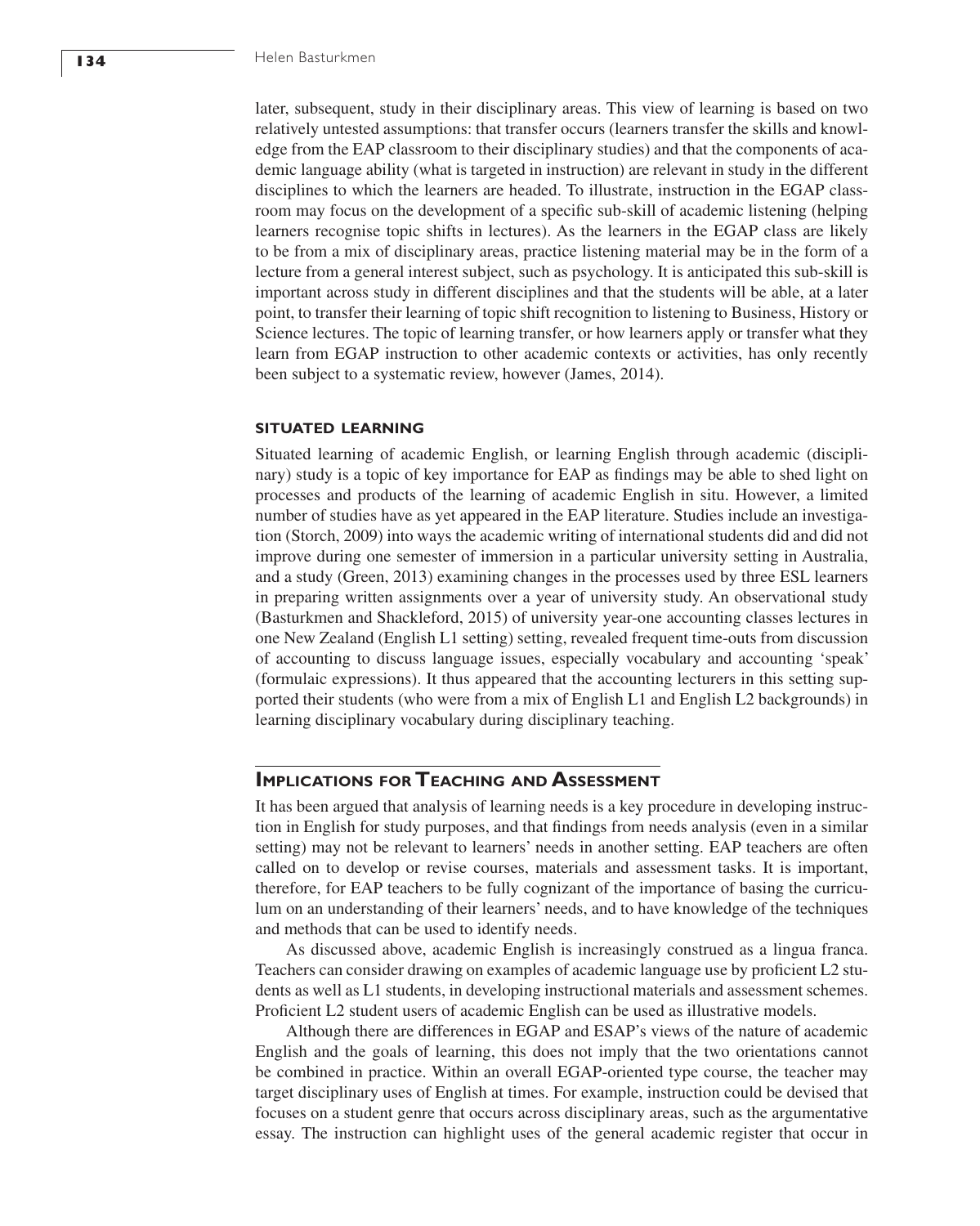sample essays (such as, the use of hedging in making claims or the use of heavy nominal groups). By examining samples from different disciplines, instruction can also focus, in part, on disciplinary differences. For example, teaching may highlight how the introductions to the essays were constructed in the samples from different disciplinary areas.

# **CONCLUSION**

In this chapter, I suggested that the topic of learning has been relatively neglected in the EAP literature and that the field's understanding of how learners acquire academic language skills and knowledge has been limited. The chapter described some recent thrusts of research enquiry into learning, such as enquiry into developmental sequences, learning transfer and situated learning. Findings from inquiry are beginning to shed light on the nature of learning in EAP, and it is expected that further research will continue to extend understanding of learning in this field.

# **Discussion Questions**

1. How did you learn to write for study purposes or research publication purposes? Did you receive any formal instruction or were you self-taught? In either case, what seemed to work best in helping you develop your understanding of academic writing?

2. Do you think university students with English as a second language benefit from EGAP instruction before ESAP instruction? Do learners only need one of these types of instruction? If so, which?

3. What would you suggest to a group of new teaching assistants (mixed English L1 and L2) who ask you for ideas on how to improve their speaking and listening skills for teaching classes or interactive lectures in your university or school?

# **Key Readings**

- Bruce, I. (2011). *Theory and Concepts of English for Academic Purposes*. Basingstoke, UK: Palgrave Macmillan.
- Charles, M., & Pecorari, D. (2016). *Introducing English for Academic Purposes*. Oxford: Routledge.
- de Chazal, E. (2014). *English for Academic Purposes*. Oxford: Oxford University Press.
- Hyland, K., & Shaw, P. (Eds.) (2016). *The Routledge Handbook of English for Academic Purposes.* London: Routledge.
- Read, J. (2015). *Assessing English Proficiency for University Study*. Basingstoke, UK: Palgrave Macmillan.

# **References**

- Basturkmen, H., & Shackleford, N. (2015). How content lecturers help students with language: An observational study of language-related episodes in interaction in first year accounting classrooms. *English for Specific Purposes*, 37, 87–97.
- Bennet, K. (2015). Towards an epistemological monoculture: Mechanisms of epistemicide in European research publication. In R. P. Alastrué & C. Pérez-Llantada (Eds.), *English as a Scientific and Research Language* (pp. 9–35). Berlin: De Gruyter Mouton.
- Coxhead, A. (2000). A new academic word list. *Teaching English to Speakers of Other Languages Quarterly*, 34(2), 213–238.